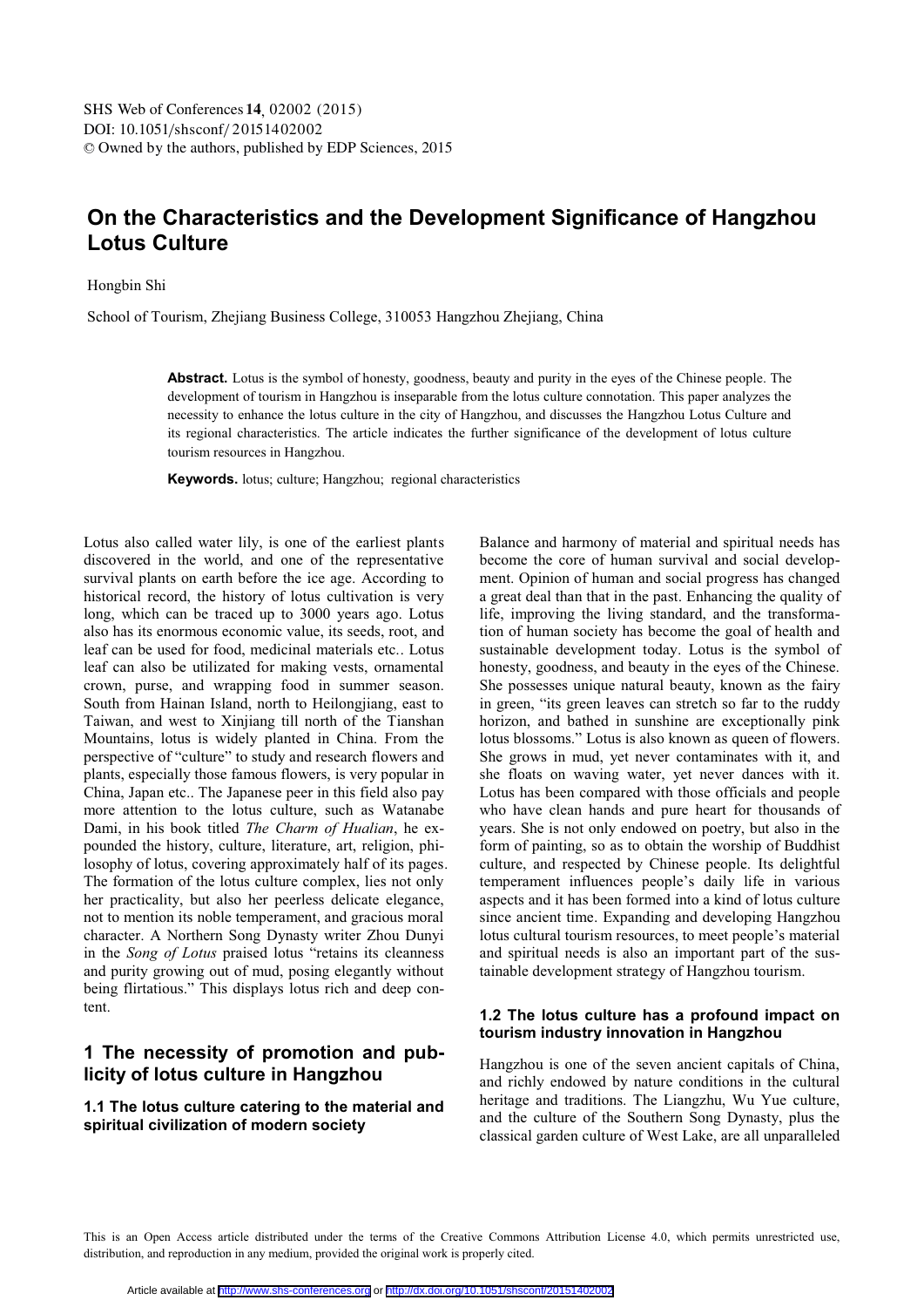treasures of Hangzhou. In the process of building Hangzhou into world famous city, we are supposed to make the local culture serve the economic construction, let the deep humanities spirit integrated in economic and social activities. Nowdays, the comparative advantage in the core elements of local culture has faded gradually, and the cultural development in different cities begins to assimilate. This increases the difficulty of regional culture exploring, and external market exploiting. Therefore, each city's travel strategy emphasis more on the local characteristics development and this kind of development has been gradually free from the natural condition of the city which used to focus on the center of production factors. It keeps a watchful eye more on the unique local cultural heritage. And the lotus culture as an important delegation of tourism human history of Hangzhou, with its ornamental and economic value is fully consistent with the development of the city and its industrial base, as well as economic geography, let alone conforms with its humanity spirit and traditional culture. In consequence, we should re-examine and fully release the lotus cultural tension, which will have a profound impact on Hangzhou tourism industry innovation and boosting.

# **2 Hangzhou lotus culture and its regional characteristics**

The uniqueness of the culture is a very important factor to assess its value. Tourism product must reflect the unique regional culture, and it will lose the market attraction, if one just copy cultural tourism products without connotation at will. If the knowledge components of tourism cultural products cannot meet the needs of individual consumers, or the knowledge composition aging due to lack of innovation, the more you produce, the greater you loss. That is to say, the personalization and diversification of production mode is the essential characteristics of cultural tourism products, which must be taken seriously in a long time

### **2.1 Lotus is the elements of garden landscape, and park setting in Hangzhou West Lake**

Quite a few beauty spots are famous for the lotus plantation in Chian, such as Daming Lake in Ji'nan, Lili Hill in Guangdong etc.. Lotus view in the West Lake, however, comes out at the top for its unique cultivation techniques and longer cultivation history. Yang Zhongbao native to Shanghai wrote the first book The Varieties of Lotus during Jiaqing year in Qing dynasty, he mentioned the Hangzhou Red breed, and said "it's my best loved lotus."

The summer scene of West Lake is very special with colorful lotus blossoms decorating much of its surface. Gentle breeze-ruffled lotus at Quyuan Garden, a boundless stretch of pink, white and yellow lotus flower set off by the green lotus leaves, "stretching so far to the ruddy horizon, bathed in sunshine are exceptionally pink lotus blossoms". This is the most beautiful dawn view in the West Lake. With the area of 130 acres, lotus flowers were planted in several different sections in the Lake, such as Xiling Bridge, Yue Lake, The Wind and Rain Pavilion,

Inner Lake, and North Lake, among all these areas, the most popular watching spots are the broken bridge section, Zhanbi Pavilion, Autumn moon at the calm lake and Breeze-ruffled lotus at Quyuan Garden, the latter was Southern Song Dynasty royal wine workshop, known as the "Breeze-ruffled lotus at Quyuan Garden". Every summer, when lotus in full bloom, fragrant wine mingled with gentle breeze, make it one of the Ten Views of the West Lake during the Southern Song Dynasty. When you wander down to the Zhanbi Pavilion, sitting on the stone boat, talking over tea and lotus leaf porridge, looking at a boundless stretch of pink, white and yellow lotus flower set off by the green lotus leaves, which is a kind of comfortable pleasant enjoyment of the scene.

Lotus in West Lake is kind of water-scape. From full view, it looks like a natural decration here and there, in a contrast to the whole, lotus is the main part of a garden or park. There were four gardens and parks where local people used to enjoy this queen of the waterlily. They are Breeze-ruffled lotus at Quyuan Garden; the Socity of the Lake and Mountain; Watching lotus at natural pond; Viewing lotus at Pine Chamber.

The West Lake Lotus Museum is located at Yingxun Hall in Quyuan Garden. The displaying gives a panorama of its original history, varieties, distribution, behoof etc. in words and pictures.

It also tells us its relationship with Buddhism and how to appreciate them in artistic way, and other relevant knowledge of the flower. The displaying helps people further understand the lotus, enjoy the lotus, and advertise its cultural connotation. The broken bridge is an ideal spot to admire the lotus. The pagoda on the Baochu Hill sets her figure off to advantage, constituting a beautiful landscape. In the sunset, when sitting on the electric boat, cruising between the lotus gives us a view of "a man within the boat, and the boat within the lotus", what a poetic picture! To the northeast of the Xiling Bridge, when lotus are in full bloom, its green leaves are dancing in the calm lake against the beautiful girls and charming boys as well as nature. They are dating, falling in love, pleasing to each eyes and heart and finally losting themselves in the lotus. This romantic scenes intensify and prove Hangzhou an oriental leisure capital and attracts millions and millions tourits both home and abroad.

### **2.2 Anthem for lotus has a long history in Hangzhou**

People are familiar with lotus by means of its practicability. With the development of society and the progress of civilization, it went deep into people's spiritual world because of its gorgeous looking and graceful bearing. Throughout the ages, from the emperor, literati to ordinary people all have deep feelings for lotus. The prototype of lotus culture appeared from the Western Zhou Dynasty to the Spring and Autumn Warring States period (11 century BC). "On the bank of the pand, grows lotus and cattail; seeing a handsome man, how wonderful can I encounter him" is the earliest version about lotus from *The Songs · Chen Feng*. Early at that time, people compared lotus and cattail with man and woman, and fell in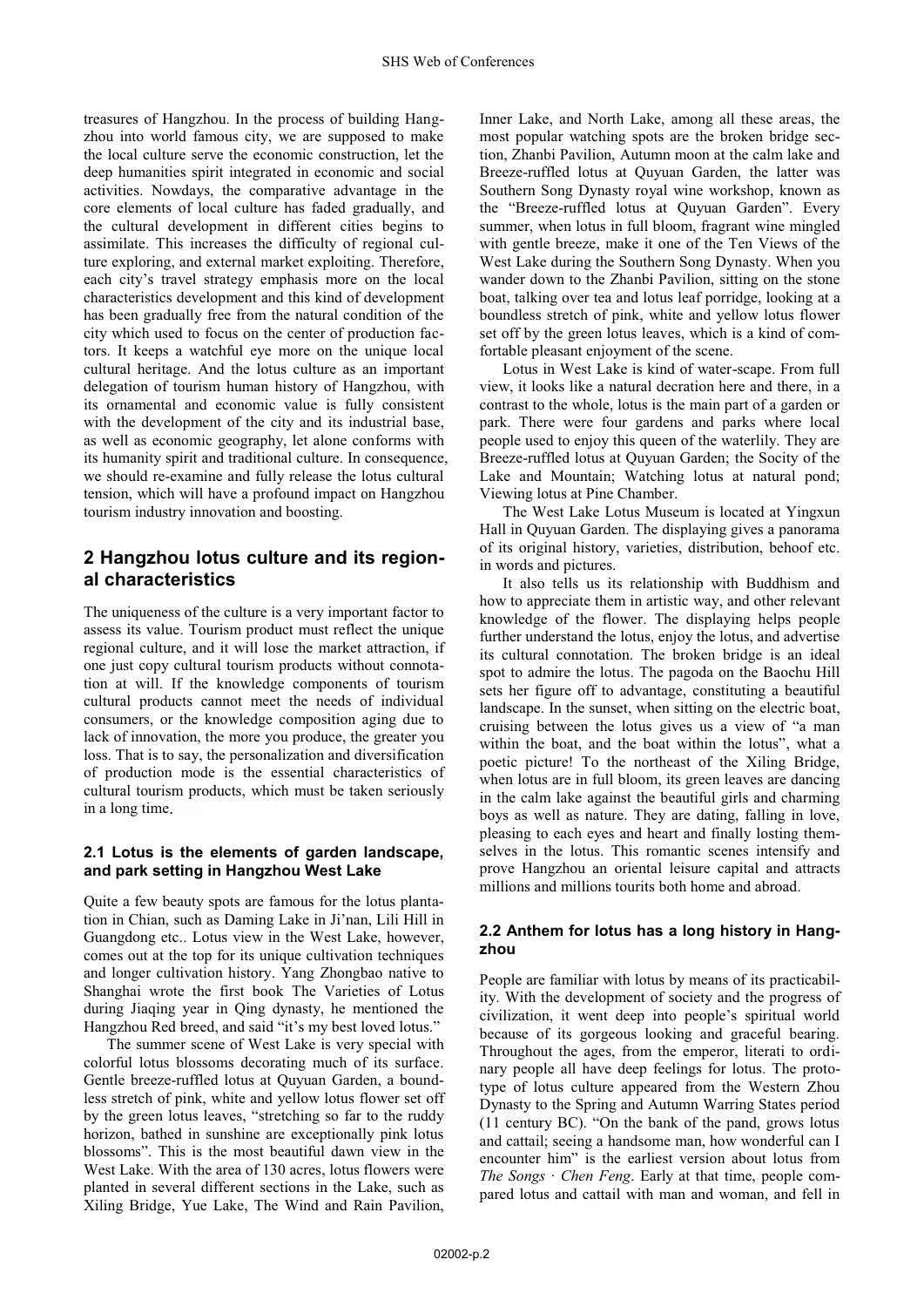love and lived together forever. "There are lush green Fusu in the mountain, there are glamorous lotus in the pond; did not see the handsome Zhidu, but met you little maniacs instead" comes from *The Songs · Zheng Feng*, another songs to praise elegant, colourful and dazzling lotus flower.

Hangzhou has been a famous historical and cultural city, and lived numerous men of literature and writing who write a plenty of poetry about lotus since ancient time. Tang Dynasty governor poet Li Bai composed a poem entitled Yue lady Word, it goes like this "there is a lotus seeds picking girl in Ye Creek, whenever and wherever sees guests, she would fled into the lotus bushes, singing and laughing, pretend shy and refuse to come out." Another poet Bai Juyi wrote: "The town is surrounded by Lotus ponds for thirty mile, under the green vines, there are feasts in dancing and singing, geishas are sitting in boats moored in red lotus flower everywhere". Northern Song Dynasty governor poet Su Dongpo wrote: "Spreads lotus across lakes and marshes, subtle franrance floats in the moonlight mellow." Poet Liu Yong composed: "Sweet-scented osmanthus blossoms in the midautumn, fragrant lotus are in full bloom in ten miles". For centuries, the lotus has inspired a large numbers of poets. Off all the poems that praise lotus, the most famous is perhaps the one composed by the noted Southern Song poet Yang Wanli. It is entitled *The West Lake in Midsummer* "After all it's the West Lake in summer hot, displaying scenes no other seasons have got; Green lotus leaves stretch so far to the ruddy horizon, bathed in sunshine are exceptionally pink lotus blossoms" describing the beautiful and vivid lotus scenery in West Lake.

Shi Naian, auther of the classical novel, had a song Prelude to *Water Melody · West Lake*: The kingdom of Wu is the most ideal place to taste the delicious lotus roots in summer and smell fragrance of chrysanthemum and lotus in autumn. Ming Dynasty politician Yu Qian wrote a poem for his homeland: "Weeping willows are dancing outside Yongjin Gate of Hangzhou, the shimmering ripple upsurges in the West Lake; pretty lady in silk skirt paddles the boat, mandarin duck flies over the lotus seeds picking canoe". The literary scholar Zhang Dai in Ming Dynasty said, "she looks a little drunk, and breaks into a smile; what is causing the charming lotus? Warm breeze on the lake." Zhong Xi in his Tour of West Lake with friends: The vast, calm lake is reaching as high as to the sky; lotus and weeping willows are meandering through a misty autumn." The Qing Dynasty Shen Deqian wrote: Lotus pond and pine cottage poetry, it goes like "Attending six class of Buddhism, enjoying the beautiful lotus flower, you may live as long as one hundred years old."

### **2.3 Lotus culture has its strong religious influnce in Hangzhou**

In religion world, the lotus was promoted to a divine status. When you go to a temple, you always find that Shakyamuni and Godess of mercy are sitting on the lotus because of its purities, thus Buddha may not affected by the temptation of common customs and maintain the

Buddha nature. In China floral kingdom, there is no other flower as lotus that abtained such a holy aura in spirits and such deep culture content. Lotus has been considered as the queen of the flower for its noble and holy image for thousand years. Back to Tang Dynasty, local people celebrate the Lotus Festival, which is not quite available for other flowers in China. The governor of Zhejiang, Li Wei in Qing Dynasty built a temple named Goddess of Flower on the north shore of West Lake in Hangzhou, dedicating to the goddess of the lotus flower. According to the lunar calendar, June 24 is the birthday of lotus. It is the time and season to enjoy the green lotus leaves stretch so far to the ruddy horizon. There are varieties of lotus species in Hangzhou, which are with single petal, double petal and double stalks, in red, purple, white and yellow. During this very season, tourists would have a cruise on the lake and watch lotus dancing like a flower fairy in a breeze blowing. Almost all the citizen of Hangzhou would like to go to the Goddess of Flower Temple, or take part in a garden party, enjoy the glorious lotus flower in the Lake. They would have their meals in the boat, listen to music and theatergoing on the Lake. The highlight of the activities is right in the evening, they called it a lotus lantern ceremony, at that moment, the whole Lake were covered with thousands of lotus lamp, floating, flickering, and which may calling their ancestors soul back. If you are interested in having a dinner lakeside, you may go to those famous local restaurant, not only taste the delicious Hangzhou cuisine, but also watch local opera and local talking and singing show. Hangzhou has been the Buddhist paradise and the home of lotus in southeast China since ancient times. Buddha and Bodhisattva are always being seen sitting on the lotus stand or what they called the auspicious position. In the book of Mahavairocana Tantra, it is said: "Putting your left foot on the right leg, and right foot on the left, that's lotus gesture; single foot to the right, it is auspicious position." According to the Buddhist sutras, the lotus can test your self-cultivation extent, as long as your sincerity to Buddha, the western seven tresures pool would emerge a pure lotus flower, the more you cultivate, the more the lotus appear, if failed, the flower would withered. When you go to visit the most well known Lingyin Temple in Hangzhou, you will see the main peak of the Flying Hill, which is called the Lotus Peak. Standing alone at the top, boulders beyong the boulders, spreading all directions, that is lotus. Yuan Hongdao depicted in his Entitling the Flying Peak "as white as jade, as green as lotus leave."

#### **2.4 Lotus culture and celebrity charm in Hangzhou**

Since ancient time, men of literature and writing has admired lotus for its elegance and fairness, slim and graceful gesture, refreshing and fragrance, arrogant and haughty. From the emperor to celebrity, such as Tang Xuanzong Li Longji, the Qing Emperor Qianlong and outstanding writer and poet Bai Juyi, Yang Wanli, Zhou Dunyi and Zhu Ziqing, the famous painter Zhang Daqian, Li Kuchan, etc.. The former mayor of Hangzhou, Bai Juyi loved lotus for lifetime. During his term in Hang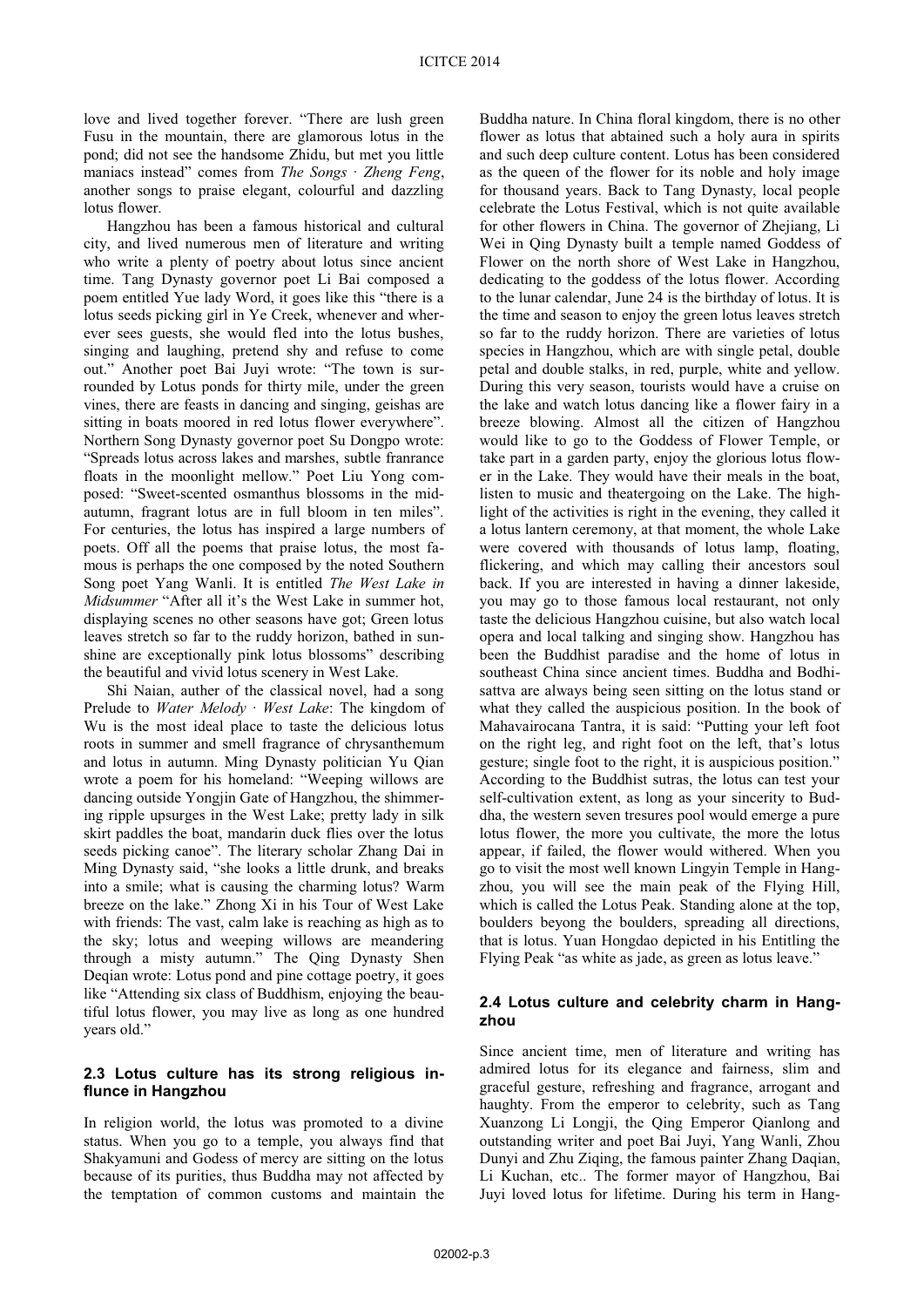zhou, he organized the local labor force to build the Bai causeway with lotus along each side. In summer, "The east to the scenic Qiatang Lake I love best; strolling the willow-shaded white-sand dyke I enjoy most". Before he bid farewell to the city, he said: "the future seems in miserable journey, the orchestral sound see me off, pretty lady could not retain mayor, because the emperor just let me stay here for three years. Geisha are dancing and singing in the boat, which parked in the lotus-shaded bank, what I miss the most, is the West Lake in Hangzhou." Another 2.8-kilometer-long Su causeway identified with the Northern Song Dynasty poet Su Dongpo. The causeway was built of the dredging of West Lake when he organized a large-scale dredging of the lake during his term as the city's governor. Seen nearby is three more-than-400-year-old stone pagodas sticking out of the lake, one of the Ten Views of the West Lake "Three Ponds Mirroring the Moon". Within the circle of the towers, water vegetations are not allowed, including lotus, cattail and gorgon fruit. Southern Song Dynasty poet Wanli Yang wrote more than 20 thousand poetry lifetime, among them, the most brilliant verses are those about lotus. He studied lotus meticulously, and describe them clearly and sweetly, lively and vividly with feeling and setting happily blended. In the song of Pool, he wrote: "Silent spring cherish trickle, as water love fine soft shade. Lotus just buds, long Dragonfly stand on top." Lotus and dragonfly are fresh and elegant. And there is a bridge: "Xiao sitting lotus leaf green Ping green pool, thousands of green covering red. The air element and no see, see wave back to fly." The combination of static and dynamic is natural interest.

### **2.5 Rich and colorful lotus cooking culture in Hangzhou**

Chinese cooking and food has its long history. Lotus seeds were widely consumed in the middle period of Neolithic age, it was considered as the main food for human at that time. Lotus is one of the earliest edible plants discoved by man and has a history of thousands of years. The lotus culture affects the diet culture and they integrate and promote each other, creating a series of abundant lotus cuisine. The most distinguished lotus dish is called the beggar's chicken, which is harmony in color, flavor, taste and shape. It is a kind of roasting chicken, wrapped in lotus leaf, and baked with Shaoxing vinasse mud. When lotus leaves are mingled with chicken and wine fragrance, you can imagine how dilicious they are, and it is one of the most famous traditional Chinese dishes. And, of course, there is an interesting story behind it. One summer day, Emperor Qianlong disguised himself and went out into the Lakeside Park to do some sightseeing around the West Lake with his little eunuch. It was a little bit hot day, and the lunch seemed not prepared as usual. Suddenly, a burst of faint scent fluttered from a cluster of bushes, both the emperor and eunuch were attracted and followed the smell, they found a beggar who is baking a yellow, fragrant mud pie. When he smashed it, it was a chicken wapped with green lotus leaf. It was lunch time and the emperor was hungry, he had the

little eunuch asked for a piece meat and it turned out the most tender and tasteful chicken he had ever had. From then on, whenever he had an inspection tour or common visiting in Hangzhou, the emperor would always have this dish and named it "the beggar's chicken". It's quite common to cook the local dishes with lotus leaf, lotus seeds and roots, such as chicken in lotus seeds, pork leg in lotus seeds, fish in lotus, pork chop with lotus roots soup, steamed pork with lotus leaf, steamed chicken wrapped in lotus leaf, duck in litchi and lotus leaf, shredded fish in lotus, ham with green lotus leaf etc. to name just few. Those dishes with lotus are known to every family in Hangzhou. Some lotus foods serve as Hangzhou specialities, such as lotus root starch, lotus roots with glutinous rice, lotus seeds in sweet osmanthus, moon cake in lotus etc. they taste a little bit sweet, indicating happiness, cool and content.

# **3 The significance of developing lotus cultural resources in Hangzhou**

With the improvement of metropolitan culture, the selection and development mode of city industry can proceed and express not only requireing a corresponding industrial economy to interact and expanse, but also a positive spirit from its citizen. People love lotus for four reasons, first, lotus is a native and special products to Chinese people, it is very popular to everyone and every family here, while in the western countries, few lotus plants are cultivated and few people has an idea of lotus effect. Second, it is harmony in rhyme, state, color and smell. It holds the name of "beauty" or "independent spirit"on land or water. The former Premier Zhou Enlai loves it for a lifetime long. Third, the plants are treasure all over, it has ornamental as well as economic value. Last, lotus bears a kind of cultural and ideological progress and cultural tradition which are long-standing and wellestablished in Chinese people's heart.

We are carrying out establishing what we called "complete harmony and open door unprejudiced policy" in Hangzhou city. The key point is how to develop tourism industry and humanistic spirit in a more harmonious way. And such atmosphere is quite necessary in the process of promoting the city's cultural taste, what is more, it must go with humanistic care and reflect the new humanistic spirit. The more the cultural feature it contains, the stronger the city's aggregation it has.

Hangzhou should take full advantage of abundant lotus cultural heritage, and distinguish it from that of exterior zone. Therefore, we are going to deep develop the lotus cultural tourism product, and layout a large number of lotus culture-oriented travel route. We are going to hold international lotus festival, and enjoy the sight of lotus, taste them and comment them at the same time. This is the new path to reveal and excavate the potential of leisure tourism image and the development of tourism industry in Hangzhou

### **References**